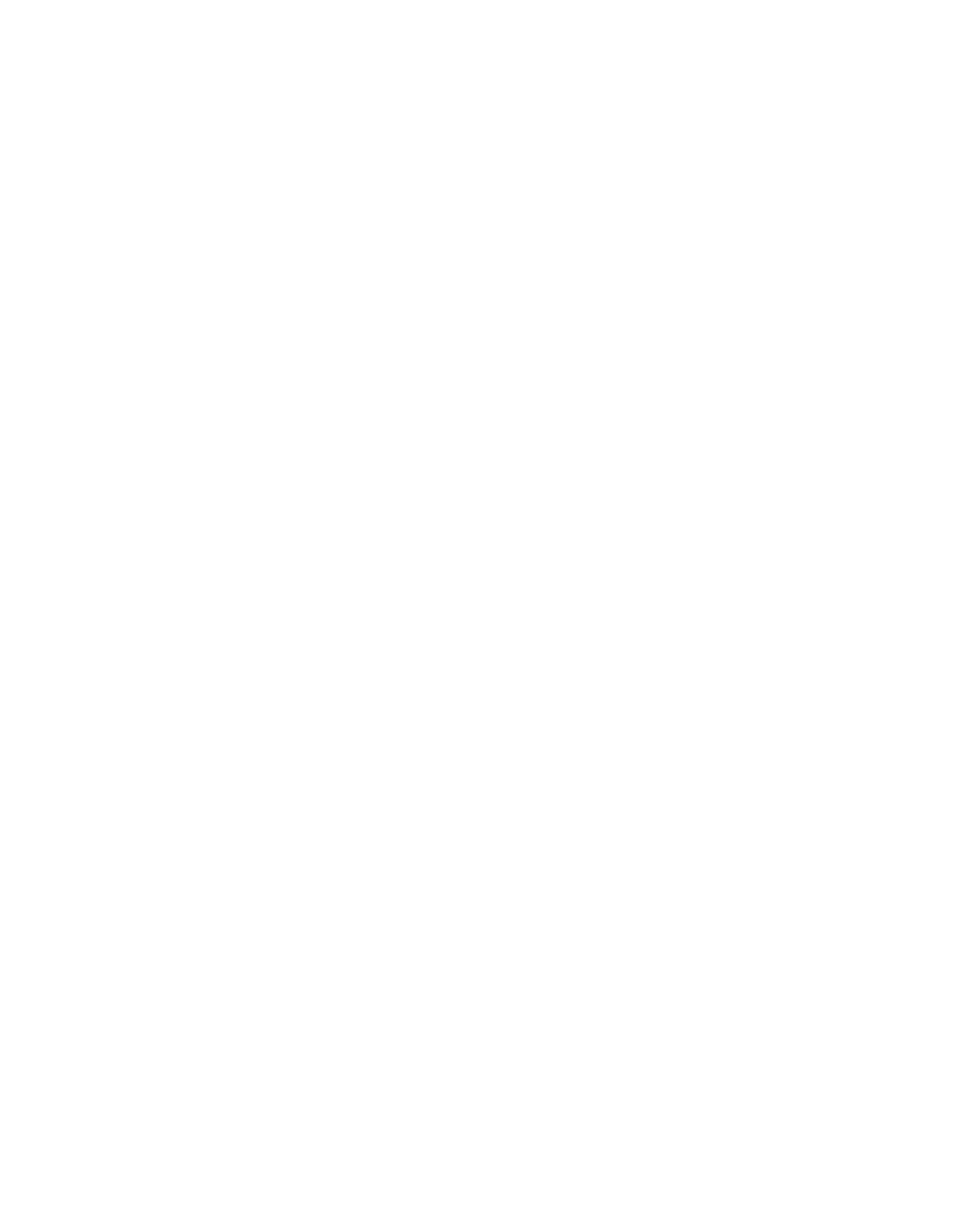# **Table of Contents**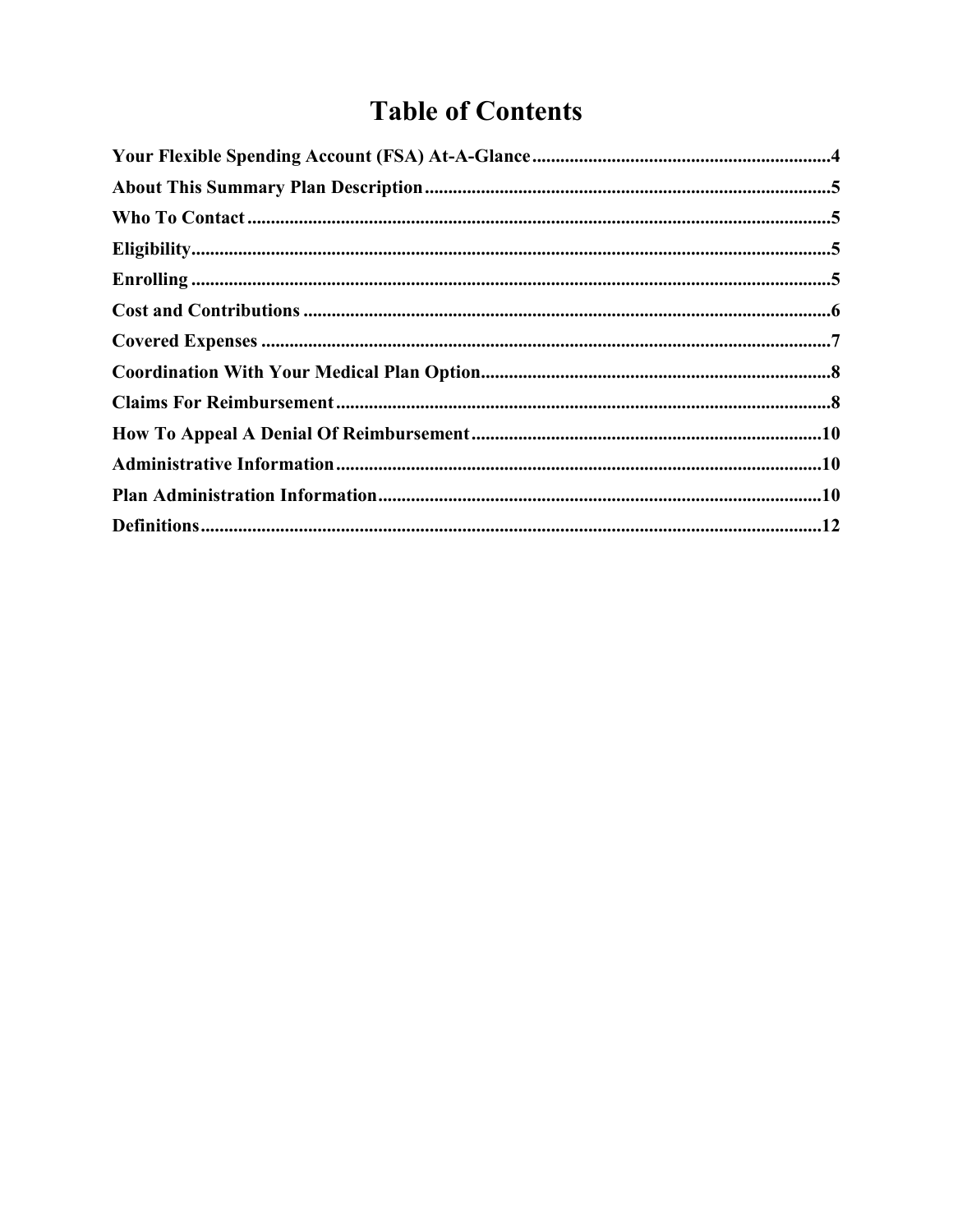

 $\mathsf{l}$ 

| <b>Your Flexible Spending Account (FSA) At-A-Glance</b>                   |                                                                                                                                                                                                                                                   |  |
|---------------------------------------------------------------------------|---------------------------------------------------------------------------------------------------------------------------------------------------------------------------------------------------------------------------------------------------|--|
| Date my FSA begins:                                                       | 07/01/2015                                                                                                                                                                                                                                        |  |
| Date my FSA ends:                                                         | 06/30/2016                                                                                                                                                                                                                                        |  |
| <b>Plan Year:</b>                                                         | Calendar                                                                                                                                                                                                                                          |  |
| Date of my first contribution :                                           | 01/09/2015                                                                                                                                                                                                                                        |  |
| What is the maximum that I can contribute to my<br>FSA?                   | \$2,500                                                                                                                                                                                                                                           |  |
| What is the maximum amount that I can carry over to<br>the new Plan Year? | \$500                                                                                                                                                                                                                                             |  |
| What will happen if there is no activity on my<br>account?                | If your Flexible Spending Account has no activity<br>for a full year following the prior Plan Year, it will<br>be automatically terminated and any remaining<br>unused funds will no longer be carried over and will<br>be subject to forfeiture. |  |
| What is the last date I can send in claims to Cigna for<br>reimbursement? | In order for claims to be paid back from your FSA,<br>Cigna must receive claims within 90 days of the<br>Date my FSA ends.                                                                                                                        |  |
| How often will payments be made?                                          | Daily                                                                                                                                                                                                                                             |  |
| What can my FSA pay?                                                      | Your FSA pays eligible expenses as defined in IRS<br>Code Section 213d. (See section titled "Covered<br><b>Expenses, What Expenses Are Covered" for more</b><br>detail.)                                                                          |  |
| What can I do to get paid more quickly?                                   | If you sign up for Direct Deposit, you will receive<br>your payments more quickly. You can sign up for<br>this feature by visiting www.myCigna.com.                                                                                               |  |

HC-FSA1 V3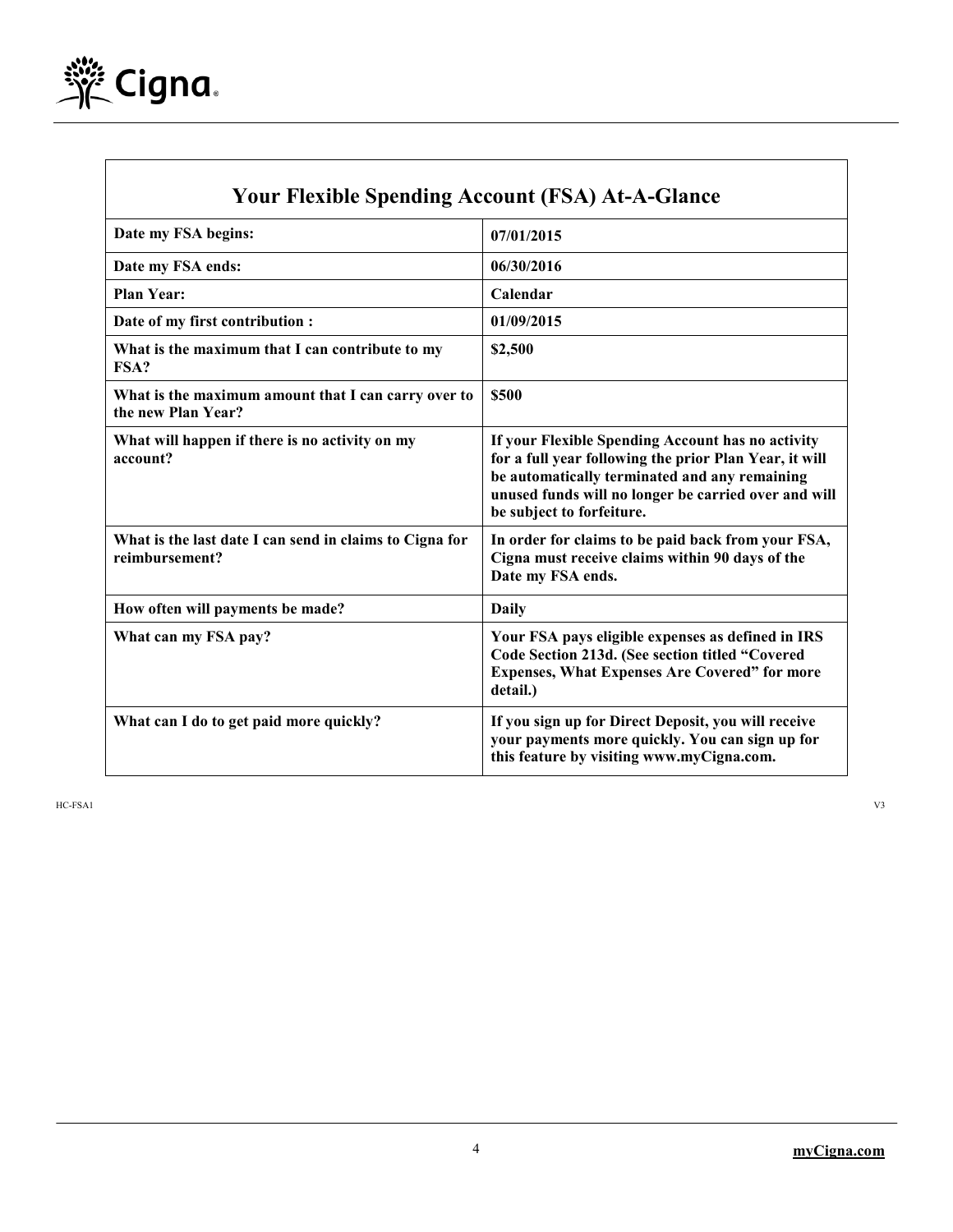

## **About This Summary Plan Description**

This is the Summary Plan Description (SPD) for the Williamson County Government, (hereinafter referred to as your Employer), Health Care Flexible Spending Account Plan, referred to as the Plan or the Health Care FSA plan. This SPD is also the Health Care FSA plan document.

A Flexible Spending Account (FSA), also known as a flexible spending arrangement, is a tax-advantaged financial account set up by your employer. An FSA allows you to set aside a portion of your earnings to pay for qualified expenses as established in the Plan, most commonly for medical expenses. Money deducted from your pay into an FSA is not subject to payroll taxes resulting in tax savings.

You will be notified of any changes to the Health Care FSA through SPD updates or announcements. If you have any questions about the Plan, see information in the "Who To Contact" section.

#### **Explanation of Terms**

You will find terms starting with capital letters throughout your SPD. To help you understand your benefits, most of these terms are defined in the "Definitions" section of your SPD.

HC-FSA2 V1

## **Who To Contact**

For more information about the topics listed below, contact your Plan Administrator:

- Eligibility
- Enrollment
- Payroll Contributions
- Life Status Changes
- COBRA Continuation
- Covered Expenses
- Claims (call the number on the back of your ID card or 1-800-Cigna24)

HC-FSA3

## **Eligibility**

Enrolling in the Flexible Spending Account (FSA) is optional. You are not automatically covered by the Plan. You are

eligible to enroll in the FSA if you are a full-time, nontemporary employee of your Employer, its divisions or its subsidiaries in the United States. Please contact your Plan Administrator for additional details.

HC-FSA4

## **Enrolling**

#### **When and How You Can Enroll**

There are limited periods (described below) when you can choose whether or not to participate in the Plan. You cannot change your enrollment decision or your coverage amount until the next annual enrollment period, unless you have a Life Status Change, as described below.

#### **If You Are Newly Eligible**

You have 30 days from the date you become eligible (by hire, rehire, or job status change) to enroll in the FSA. If you enroll:

- Your Plan coverage starts on the date you enroll and remains effective for the rest of the Plan Year.
- The amount you elect to contribute will be divided by the number of pay periods remaining in the year. Your Employer will begin deducting Pre-tax Contributions from your pay in the next paycheck processed after you enroll.
- Only Covered Expenses that you incur on or after the date your coverage starts will be eligible for reimbursement from your FSA.

#### **During the Annual Enrollment Period**

If you are eligible, you can enroll in the FSA during the annual enrollment period. You will be told how to enroll before the enrollment period starts. If you enroll:

- Your Plan coverage starts at the beginning of the following Plan Year and remains in effect for the entire Plan Year.
- The amount you elect to contribute will be divided by the number of pay periods in the year. Your Employer will begin deducting your Pre-tax Contributions from your pay in the first paycheck of the Plan Year.
- Only Covered Expenses that you incur during the Plan Year will be eligible for reimbursement from your FSA.

If you have funds remaining at the end of the Plan Year which meet the criteria established by your Plan for Carryover (i.e., your year-end FSA balance is greater than the minimum and less than the maximum amount allowed to carry over), you will automatically be enrolled in the FSA for the new Plan Year and your new balance will be equal to the amount allowed to be carried over based on your Plan's criteria for Carryover. If you have elected to participate in a qualified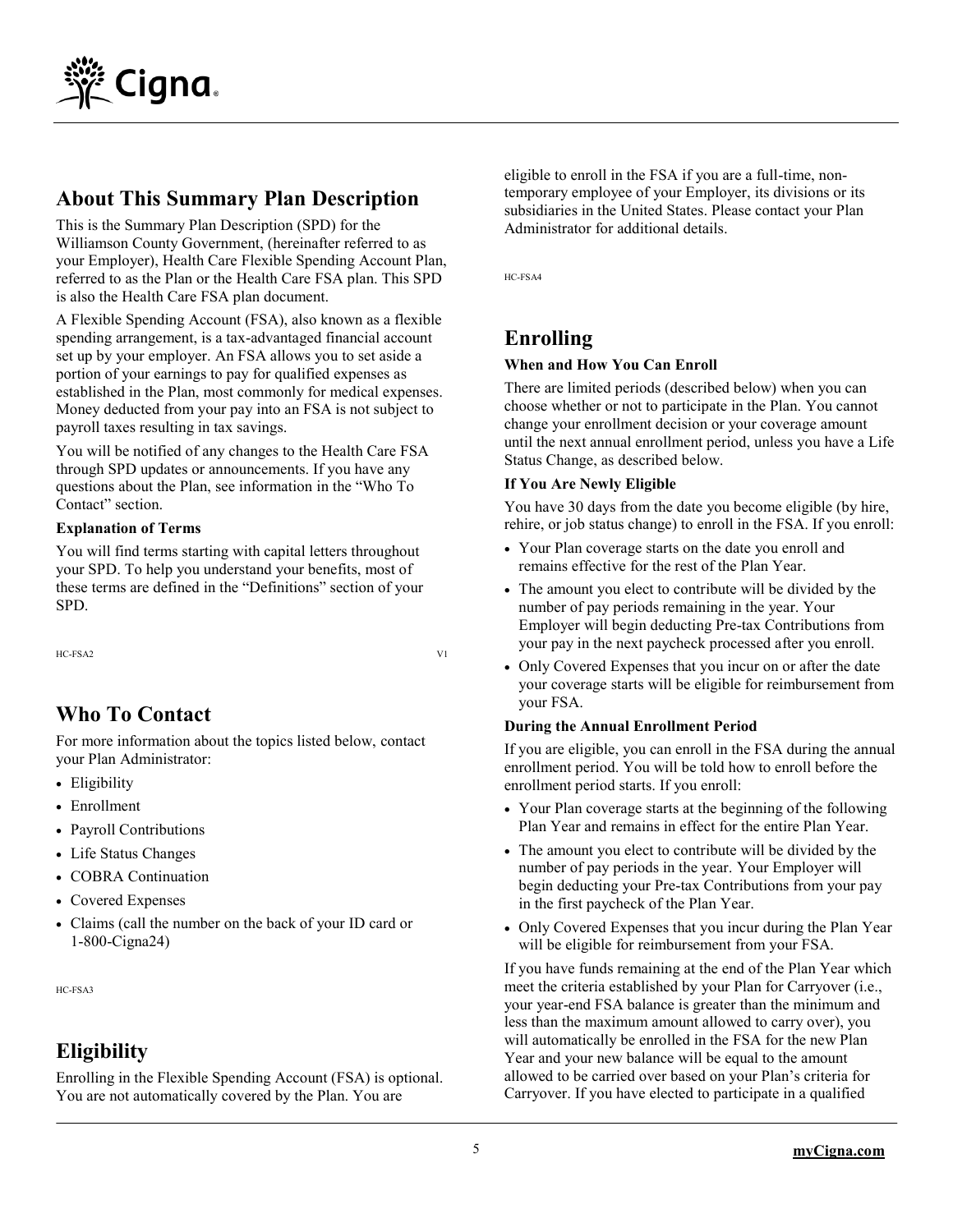

high deductible health plan with a Health Savings Account (HSA) for the new Plan Year and your Plan offers a Limited Purpose FSA option, your automatic enrollment resulting from FSA Carryover will be placed into the Limited Purpose FSA for the new Plan Year.

You have the right to opt out of this Carryover. Notification must be given to your Plan Administrator prior to the end of the Plan Year that you do not want the Plan Year's unused Health Flexible Spending Account funds to be carried over. Any unused funds remaining in your Health Flexible Spending Account after all claims have been processed for that Plan Year will be forfeited.

#### **When You Have a Life Status Change**

You are allowed to change your enrollment elections during a Plan Year if you have a Life Status Change. You have 30 days after a Life Status Change to enroll in the FSA if enrolling is consistent with the Life Status Change event and you are Actively-at-Work when you elect to enroll. In other words, you may only change your election if the Life Status Change causes you, your Spouse or your child to gain or lose eligibility for coverage under this or another plan. The election change must correspond with the nature of the status change.

To add or delete coverage, notify your Employer. Complete the enrollment requirements, including providing proof, and paying any required contributions within 30 days of the Life Status Change event. The plan administrator will use its discretion to determine if changes are consistent, and will also determine what information will be required to provide proof of any change in status. If you don't meet the 30-day deadline, you will not be allowed to enroll in the FSA until the next annual enrollment period.

If you enroll:

- Your Plan coverage starts on the date of the Life Status Change or the date you tell the Plan about it – whatever date is later.
- The amount that you elect to contribute will be divided by the number of pay periods remaining in the year. Your Employer will begin deducting Pre-tax Contributions from your pay with the next available pay cycle after you complete your enrollment.
- Only Covered Expenses that you incur on or after the date your coverage starts will be eligible for reimbursement from your FSA.

HC-FSA5 V1

## **Cost and Contributions**

#### **Cost**

Typically you pay the entire cost of the Health Care FSA. These contributions are free from federal income and Social Security taxes, as well as most state and local income taxes. The contributions are deducted from your pay and deposited into a trust fund that holds Health Care FSA contributions. Your Employer may contribute to your FSA but in most cases the FSA is funded solely by making Pre-tax Contributions each pay period through payroll deductions. Generally, your Employer makes no contributions to your Health Care FSA.

Health Care FSA administrative expenses are paid for by Williamson County Government and by contributions that participants forfeit under the Use-It-or-Lose-It Rule. See the "Definitions" section for more information.

#### **How Much You Can Contribute**

The amount you can contribute into your Health Care FSA is limited for each Plan Year. Refer to the "Your Flexible Spending Account (FSA) At-A-Glance" section of this document to view your maximum contribution amount.

#### **Health Care FSA Reimbursement Account Limitations**

Reimbursements for outlined expenses will only be made if reimbursement is not made from any other health plan, insurance policy or benefit plan covering you, your lawful Spouse or your dependents.

Reimbursement for outlined expenses will only be made for eligible health expenses incurred during the year (and in the case of new employees, only during the portion of the year after participation began).

#### **Excess Contributions: Use-It-or-Lose-It-Rule**

If a balance remains in your account after the Plan Year's reimbursements have been processed, this amount will be forfeited. This is an IRS imposed Use-It-or-Lose-It-Rule. It requires that you forfeit any money that remains in your Health Care FSA after you have received reimbursement for all timely claimed Covered Expenses that you incurred during the Plan Year. To avoid forfeiting any remaining FSA Balance, all claims must be received by Cigna no later than the date identified in the section entitled "Your Flexible Spending Account (FSA) At-A-Glance" as the last date to submit claims to Cigna.

#### **Excess Contributions: Carryover and the Use-It-or-Lose-It Rule**

You will be able to carry over into the next Plan Year any unused funds remaining in your account after the Plan Year's reimbursements have been paid, providing the funds remaining meet the criteria established by your Plan for Carryover (i.e., your year-end FSA balance is greater than the minimum and less that the maximum amount allowed to carry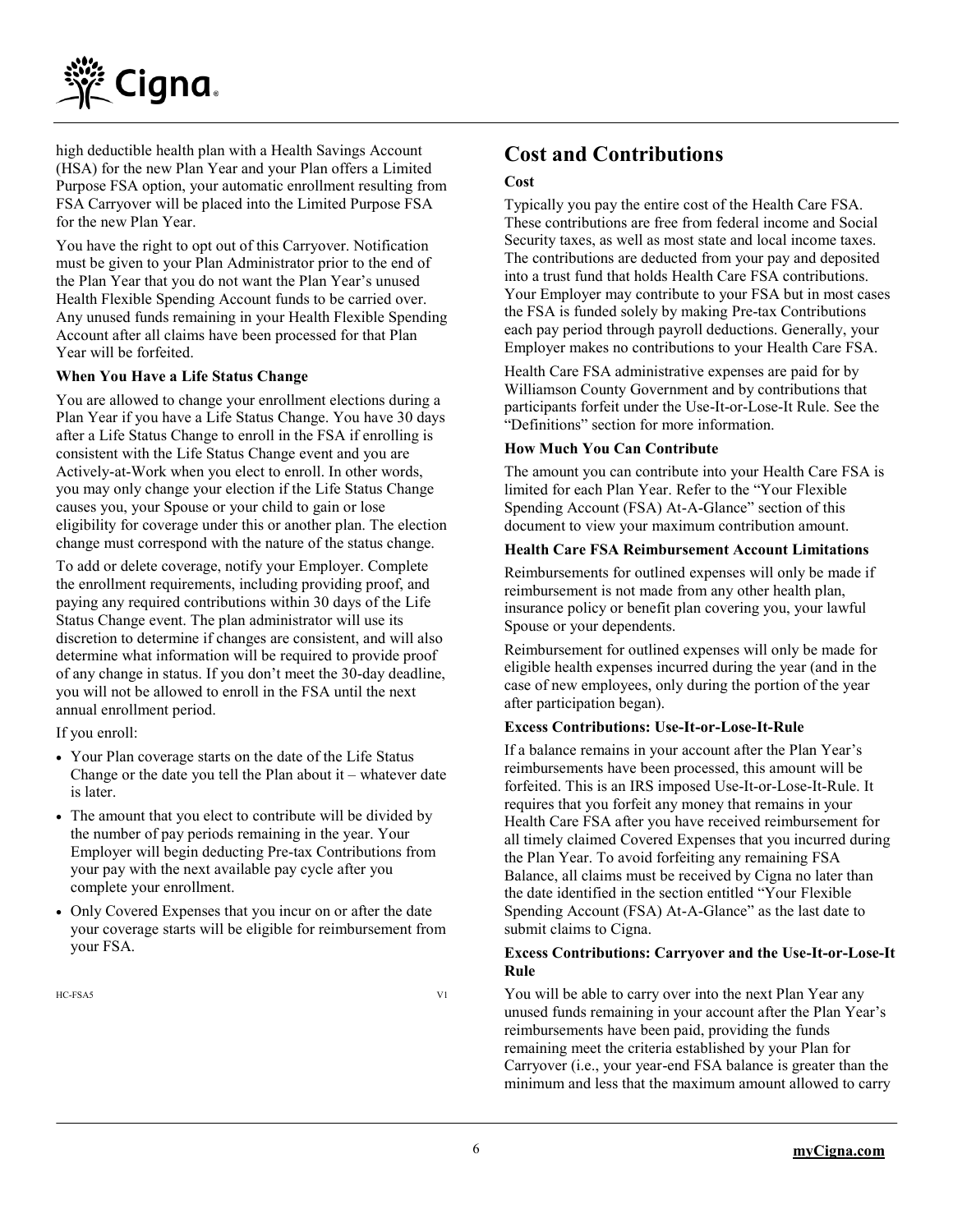

over). Any unused funds over the maximum amount or under the minimum amount allowed to be carried over and remaining in your FSA account after all claims have been processed for that Plan Year will be forfeited. To avoid forfeiting any remaining FSA balance, all claims must be received by Cigna no later than the date identified in the section entitled "Your Flexible Spending Account (FSA) At-A-Glance" as the last date to send in claims for reimbursement.

#### **When You Make Contributions**

Your Employer deducts your Plan contribution from your pay each pay period. These are Pre-tax Contributions. Your Employer credits the deducted amounts to your Health Care FSA over the course of the Plan Year. Here is how the deduction amounts are calculated:

If you enroll during the annual enrollment period, the amount that you elect to contribute for a Plan Year is divided by the number of pay periods in the Plan Year. Your first contribution will be on the date identified in the section entitled "Your FSA At-A-Glance" and will continue on each pay period for the remainder of the Plan Year.

If you enroll after the beginning of a Plan Year, the amount that you elect to contribute for a Plan Year is divided by the number of pay periods remaining in the Plan Year.

Even though you contribute to your FSA over the course of the Plan Year, the full amount that you elect to contribute for the Plan Year is available for reimbursement of Covered Expenses at the beginning of the Plan Year (or the effective date of your participation, if later).

#### **When Your Contributions Stop**

Your right to contribute to your FSA will stop when:

- You cancel your coverage, if permitted because of a life status change;
- You transfer to an ineligible employee status;
- Your employment with Williamson County Government terminates (including retirement) and you decline continuation of coverage under federal law (i.e., COBRA);
- You fail to make the necessary monthly contributions under COBRA to your FSA;
- You die; or
- Your Employer terminates the Plan.

You or your Covered Dependents may continue to submit claims for reimbursement of Covered Expenses you incur before the date your contributions stop. Those claims must be received by Cigna no later than the timeframe identified on the page titled Your Flexible Spending Account At-A-Glance.

You may be reimbursed for FSA claims up to your entire remaining FSA Balance, even if your claims exceed the amount of your actual contributions to your FSA.

#### **Effect of Health Care FSA Contributions on Other Plans**

Your Health Care FSA contributions will not affect other payrelated benefits, such as 401(k), life insurance and disability income because your "eligible earnings" for those benefit plans is calculated BEFORE your salary is reduced.

#### **Effect of Health Care FSA Contributions on Social Security**

Your Health Care FSA contributions will reduce the amount you pay in Social Security taxes so your future Social Security benefits may be slightly reduced.

HC-FSA6 V3

## **Covered Expenses**

You can use your FSA to pay for many of the types of expenses that qualify for a federal income tax deduction.

You cannot request reimbursement for an expense through your FSA and then deduct the same expense on your federal income tax return (or your Spouse's federal income tax return).

#### **Whose Expenses Can Be Covered**

You can use your FSA to pay Covered Expenses for yourself and your Covered Dependents.

Your Covered Dependents include:

- Your lawful Spouse;
- Your child, who includes your natural or legally-adopted child; a child placed with you for adoption; and your stepchild (that is, the natural or legally-adopted child of your current legal Spouse) but only if the child is under age 26; and
- Any other qualifying child or relative you may claim as a dependent for federal income tax purposes.

Because the Health Care FSA is subject to federal tax rules, federal law determines who can be your Covered Dependents – and have their expenses covered – under the Plan.

#### **What Expenses Are Covered**

Covered Expenses under the Health Care FSA consist of any expense for medical care as defined in IRS Code Section 213. The following list includes some of the most common eligible expenses. For additional information, refer to IRS Publication 502, visit the IRS website at [http://www.irs.gov](http://www.irs.gov/) or visit [www.cigna.com/](http://www.cigna.com/)expenses.

 All Deductibles, Coinsurance and Copayments charged to an individual (not premiums or payroll contributions) under any medical or dental plan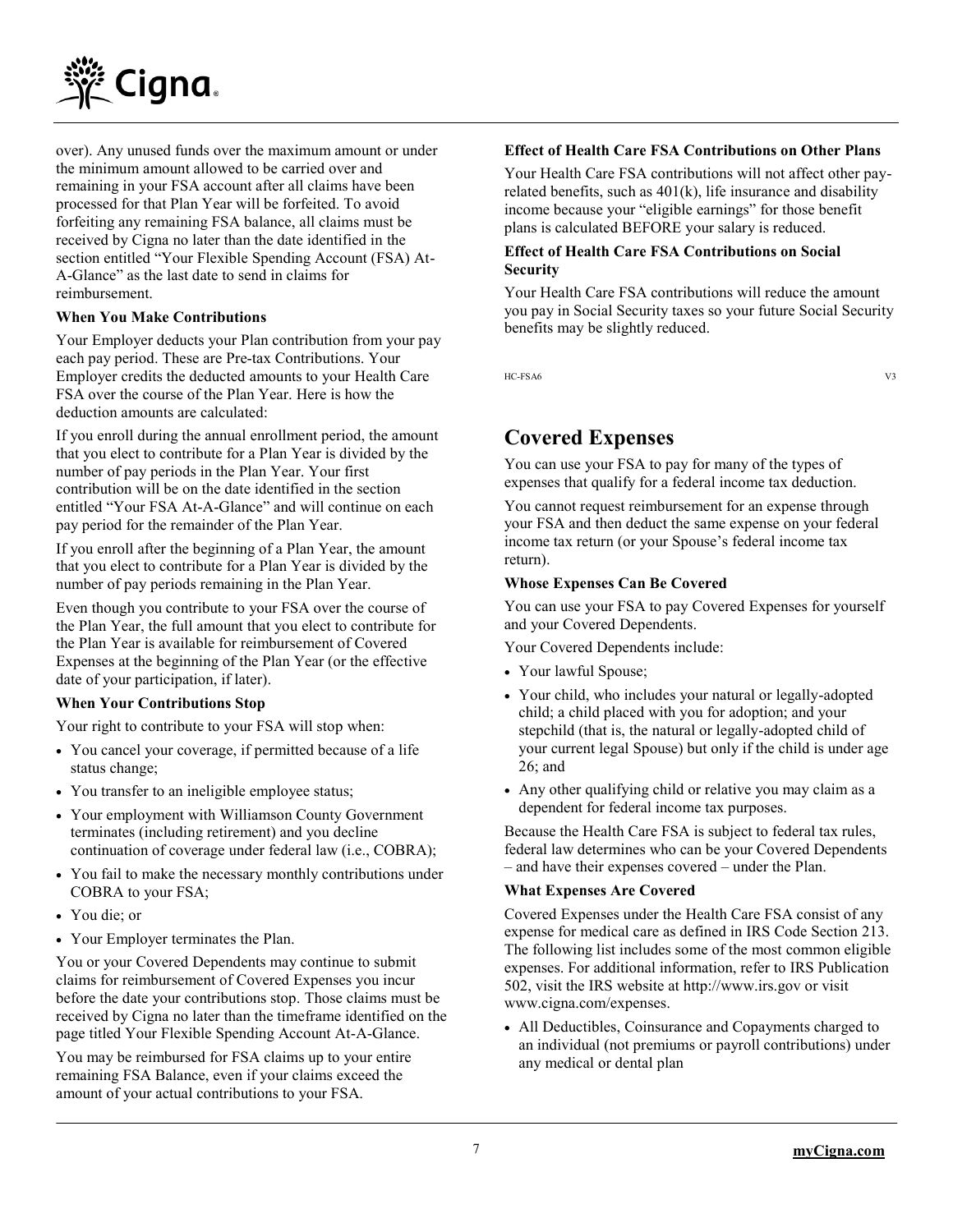

- All Coinsurance and Copayments charged to an individual for prescriptions
- All expenses charged by a licensed physician or dentist for treatment of a medical case provided in the doctor's or dentist's office, in a hospital, in the individual's home or at the place of an accident and not already paid by insurance
- Routine physical exams
- Immunizations
- Vision related supplies (i.e. eyeglasses, contact lenses and supplies)

The following is a list of some of the most common items that require a letter of medical necessity (or prescription) proving it is a treatment for illness or medical condition:

- Massage
- Fitness program, gym membership or fitness equipment
- Alternative health treatments

#### **Over-the-Counter Drugs, Medicines and Medical Supplies**

#### **Over-the-Counter Drugs and Medicines**

Over-the-counter drugs and medicines (other than insulin) are reimbursable through a Health Care FSA ONLY IF the drug or medicine is prescribed by a physician and an itemized receipt is submitted.

For example, the cost of pain relievers like aspirin or acetaminophen, cough syrup, allergy medicines, and antacid relievers that you purchase is reimbursable only if you obtain a prescription for the over-the-counter medicine from your doctor.

#### **Over-the-Counter Medical Supplies**

Over-the-counter medical supplies and equipment, such as crutches or bandages, are Covered Expenses and are reimbursable without a prescription.

#### **Other Over-the-Counter Items**

The cost of other types of over-the-counter items used for general wellness, such as cosmetics, toiletries and nutritional supplements (for example vitamins) are NOT Covered Expenses and are not reimbursable.

See section entitled "Claims for Reimbursement" for information on the documentation that you must submit to claim reimbursement for over-the-counter items that are Covered Expenses.

HC-FSA7 V1

## **Coordination With Your Medical Plan Option**

Your employer may also offer a Cigna Medical Plan Health Savings Account (HSA) or Health Reimbursement Arrangement (HRA). You may enroll in both the Cigna Medical Plan HSA or HRA option and the Health Care FSA, but there are some restrictions imposed by federal law on how these plans work together.

If you are enrolled in an HRA and the Health Care FSA, when your medical claim is processed and you have out-of-pocket expenses, they may be reimbursed from your HRA fund or Health Care FSA. Please contact your plan administrator for additional details.

You may also use a Health Care FSA for eligible expenses that are not covered by an HRA Medical Plan option, such as the cost of eyeglasses and certain over-the-counter medication, although you may need a prescription. See section entitled "Over-the-Counter Drugs, Medicines and Medical Supplies".

HC-FSA8 V1

## **Claims For Reimbursement**

#### **How to File a Claim for Reimbursement**

You can visit www[.myCigna.com](http://mycigna.com/) to use the Online Reimbursement Request form or download a FSA claim form. The following general steps should be followed in order to file a reimbursement claim:

Complete the employee portion of the reimbursement claim form in full. Answer all questions, even if the answer is "none" or "N/A" (not applicable).

Attach all necessary documentation of expenses including your Explanation of Benefits, to the reimbursement claim form. When you have health care expenses for which an Explanation of Benefits is not provided, such as the cost of eyeglasses, submit an itemized receipt for the expense along with your claim for reimbursement.

When you submit claims for health care expenses, you must provide a written statement (Explanation of Benefits) from an independent third party stating that the expense has been incurred and the amount of the expense, a written statement (Explanation of Benefits) that the expense has been reimbursed or is not reimbursable under any other plan coverage, and a written statement (Explanation of Benefits) that the amount will not be claimed as a tax deduction.

If you file paper claims, you should submit them for each individual. Please do not attach or staple claims together. If additional information is needed to process your claim or the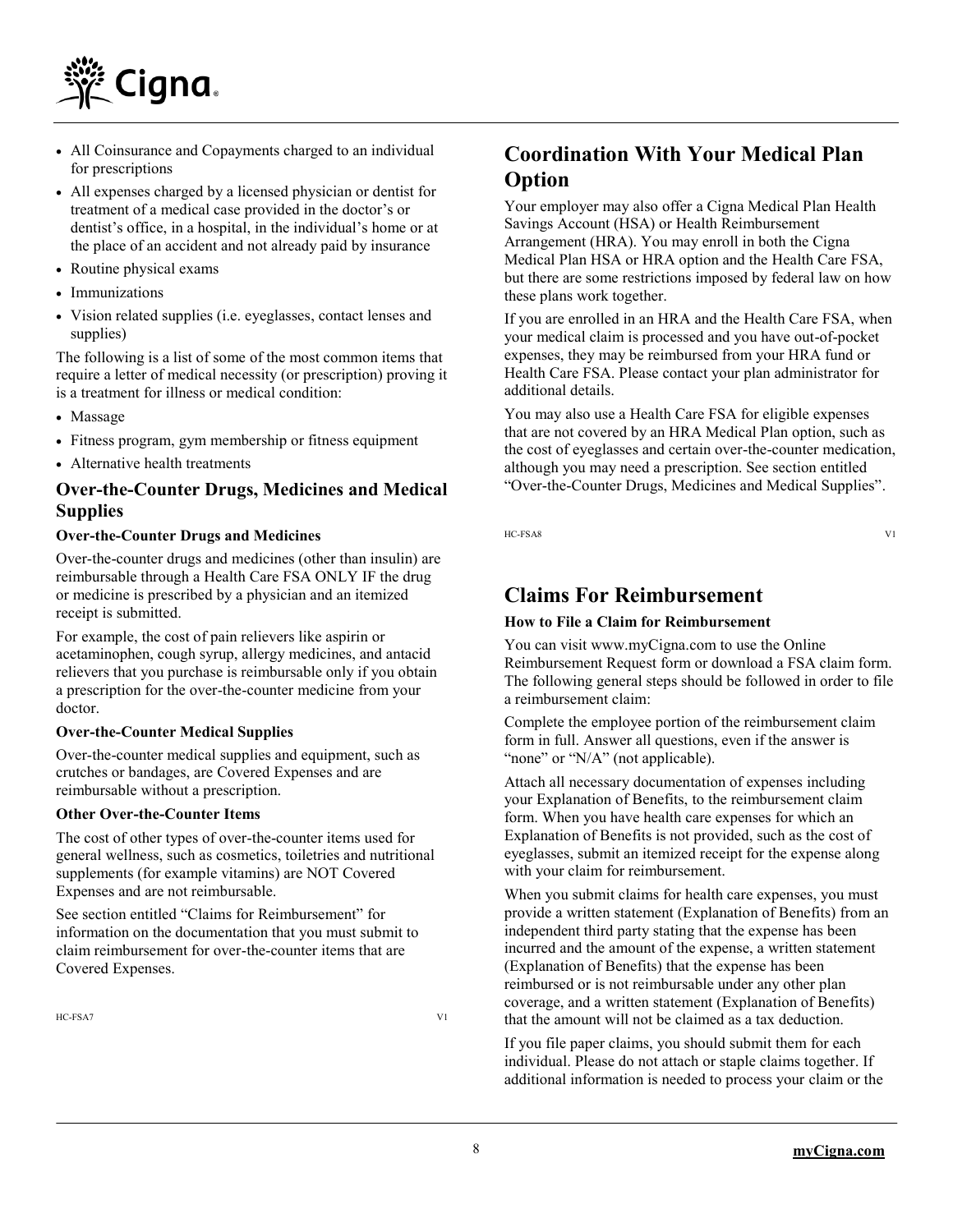

claim of your dependent, you will be notified. If you receive a letter regarding your claim, prompt completion and return of the letter with any requested attachments will expedite processing of the claim. The claim will be denied for lack of necessary information if the information requested in the letter is not supplied within forty-five (45) days. If you submit the requested information after the 45-day period, this will be treated as a new submission of the claim.

Send complete information to:

Cigna HealthCare Post Office Box 182223 Chattanooga, TN 37422-7223 Or send by facsimile to: 423-553-8953

The Online Reimbursement Request form can be used to submit expenses for multiple patients.

If you have questions regarding your claim, please call the number on the back of your ID card or 1-800-Cigna24.

Reimbursements from your flexible health care reimbursement account in an amount up to your annual election amount will be made at the time the reimbursement claim is processed.

All claims will be processed and paid as identified in the section entitled "Your Flexible Spending Account (FSA) At-A-Glance". Please note Cigna can only receive claims during regular business hours. Claims filed outside of business hours are recorded as received the next business day.

All requests for benefits may be filed at any time during the year and within the 3-month period immediately following the end of the year.

#### **Flexible Spending Account Debit Cards**

The Flexible Spending Account Debit Card can be used to pay eligible expenses at your health care professional's office, dentist's office, pharmacies and hospitals. Most, but not all debit card transactions at these locations will be automatically substantiated; however, in some cases, you may be asked to submit proof, such as an itemized receipt, of your debit card purchases.

#### **Claims Determination Procedures**

The Claims Administrator will provide you with notice of the claim determination within a reasonable period of time, but no later than 30 days after receipt of the claim. This time period will be delayed, if the plan requests additional information, until the requested information is received by the plan. The plan may also request a 15 day extension if matters beyond its control require the extension and notice is provided to you within the 30 day period.

If your claim is denied in whole or in part, the notice will include:

- The specific reason or reasons for the denial.
- References to Plan provisions on which the denial is based.
- A description of any additional information or material needed to approve your claim and an explanation of why such material or information is necessary.
- A description of the Plan's procedures for appealing the decision and a statement of your rights to bring a civil action under ERISA.
- A statement that you may request a copy, free of charge, of any internal rule, guideline, protocol or other similar criterion that was relied upon in denying your claim.

#### **When Claims Are Paid**

Once a Health Care FSA claim is approved, a payment check will be issued.

Health Care FSA payments are always made to you and cannot be made directly to the provider of services.

Approved healthcare claims will be paid in full up to the amount of your Health Care FSA balance even if your claims exceed the amount of your actual contributions to FSA.

#### **Deadline for Filing Claims**

You must submit FSA claims for Covered Expenses incurred during a Plan Year by the date identified in the section entitled "Your Flexible Spending Account (FSA) At-A-Glance" as the last date to submit claims to Cigna of the following year. Any claim received after that date will NOT be processed.

Under the IRS's Use-It-or-Lose-It Rule, you will forfeit any funds left in your FSA beyond the maximum amount allowed under Carryover after payment of all timely submitted claims for expenses you incur during the Plan Year.

#### **FSA Statements**

You will receive a written explanation for every Health Care FSA payment made from your account. The explanation will show the amount paid and your current account balance. You will receive paper copies unless you indicate a preference at www.myCigna.com to receive these explanations by online delivery only.

In addition, quarterly account statements are available at www.myCigna.com, which can help you track your account balance so you know how much you have available to pay claims. You can indicate your preference to receive paper copies of these quarterly statements by visiting www.myCigna.com.

HC-FSA10 V3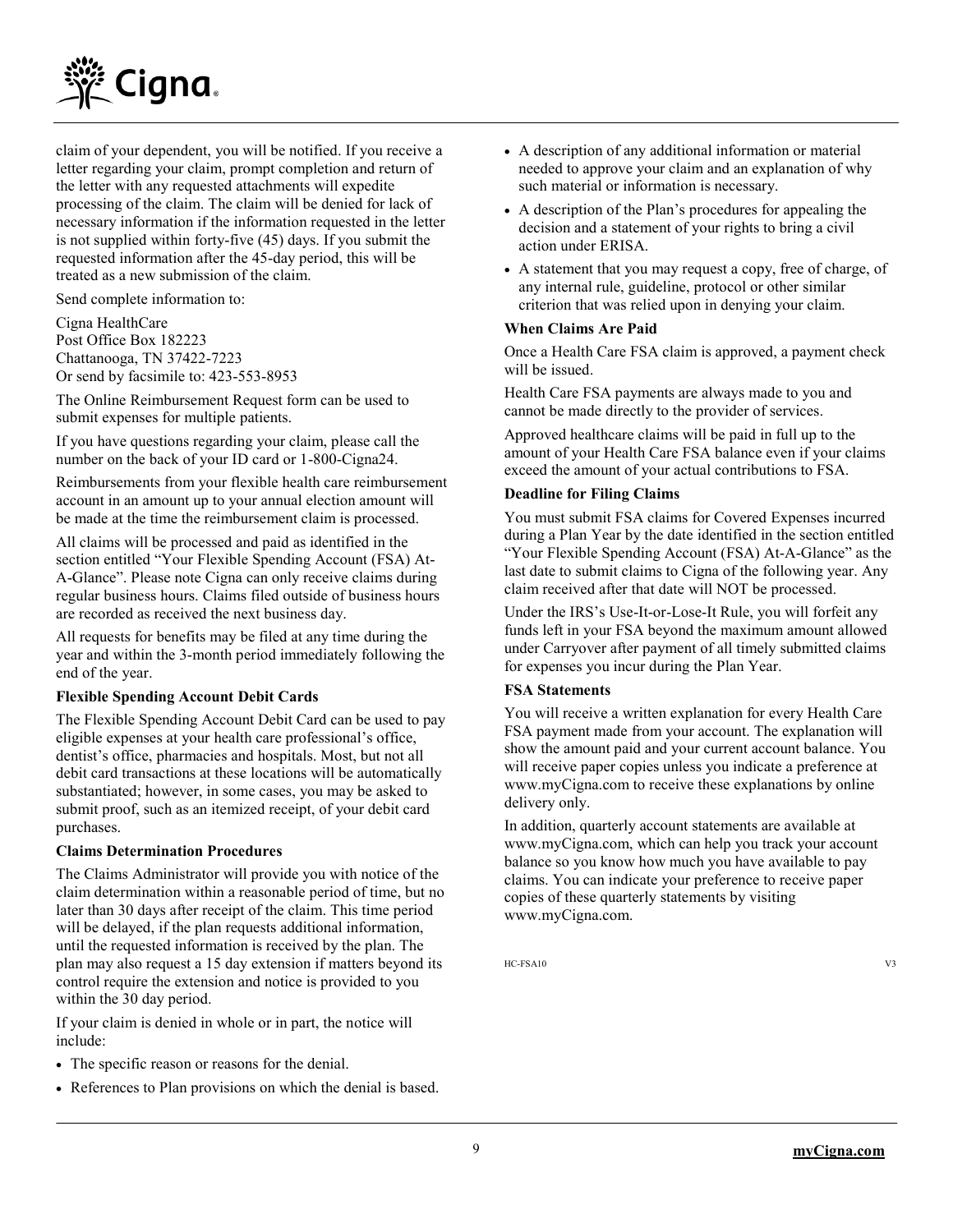

## **How To Appeal A Denial Of Reimbursement**

If we deny your request to be paid back for a service, you can appeal it. You or your authorized representative may start the appeals procedure.

#### **Appeals Procedure**

To initiate an appeal, you must submit a request for an appeal in writing to Cigna within 180 days of receipt of a denial notice. You should state the reason why you feel your appeal should be approved and include any information supporting your appeal. If you are unable to or choose not to write, you may ask Cigna to register your appeal by telephone at the tollfree number on your Benefit Identification card, explanation of benefits, or claim form. Your appeal will be reviewed and the decision made by someone not involved in the initial decision. We will respond in writing with a decision within 60 calendar days after we receive an appeal for a reimbursement determination. If more time or information is needed to make the determination, we will notify you in writing to request an extension of up to 15 calendar days and to specify any additional information needed to complete the review.

#### **Legal Action**

If your plan is governed by ERISA, you have the right to bring a civil action under section 502(a) of ERISA if you are not satisfied with the outcome of the Appeals Procedure. In most instances, you may not initiate a legal action against Cigna until you have completed the appeal process.

#### **Additional Information on Covered and Excluded Benefits**

If you would like to receive information regarding a specific drug, medical test, device or procedure which is either a covered or excluded benefit under this plan, you may either call the toll-free number on your Explanation of Benefits or claim form or log onto www.myCigna.com.

HC-FSA11

## **Administrative Information**

#### **Qualified Medical Child Support Order (QMCSO)**

Your Employer's Health Care FSA Plan will comply with the terms of a QMCSO. A QMCSO is a judgment, decree, or order that is issued by a court or through an administrative process established under state law that assigns to a child the right of a participant to receive benefits under an employerprovided health plan, and that the Plan Administrator has determined is qualified under the terms of ERISA and applicable state law.

If you have questions about or wish to obtain a copy of the procedures governing a QMCSO determination (at no charge), contact the Plan Administrator.

#### **Optional Continuation Coverage**

To the extent mandated by federal law, you will be allowed to continue coverage under the Health Care FSA even after your termination of employment. Such coverage, however, will require you to continue making the deposits you have elected on an after tax basis.

#### **If You Have Questions**

If you have questions about continuation coverage, you should contact your Plan Administrator.

In administering the Plan, the Plan and Claims Administrators may come into contact with what is considered "protected health information" (PHI) under the Health Insurance Portability and Accountability Act (HIPAA). Cigna and the Plan Administrator have taken specific steps to protect and limit access to this information. For example, Cigna has:

- Designated a Privacy Officer;
- Developed privacy policies and procedures, including a sanctions policy that applies to employees and business partners who violate privacy policies;
- Implemented safeguards to protect against improper disclosure of PHI;
- Provided a complaint resolution process; and
- Entered into agreements requiring its business associates to safeguard PHI.

As part of the compliance efforts, a HIPAA Notice of Privacy Practices is provided to employees. If you would like to review the privacy policies, receive another copy of the privacy notice or just need more information, please contact the Plan Administrator.

HC-FSA12 V1

## **Plan Administration Information**

**The name of the Plan is:** Williamson County Government

**The name, address, zip code and business telephone number of the sponsor of the Plan (your Employer) is:**

Williamson County Government 1320 West Main Street Franklin, Tennessee 37064 615-595-1270

**Employer Identification Number (EIN):** 626000913

**Plan Number:** See Plan Administrator

**Plan Type:** Health Care Flexible Spending Account.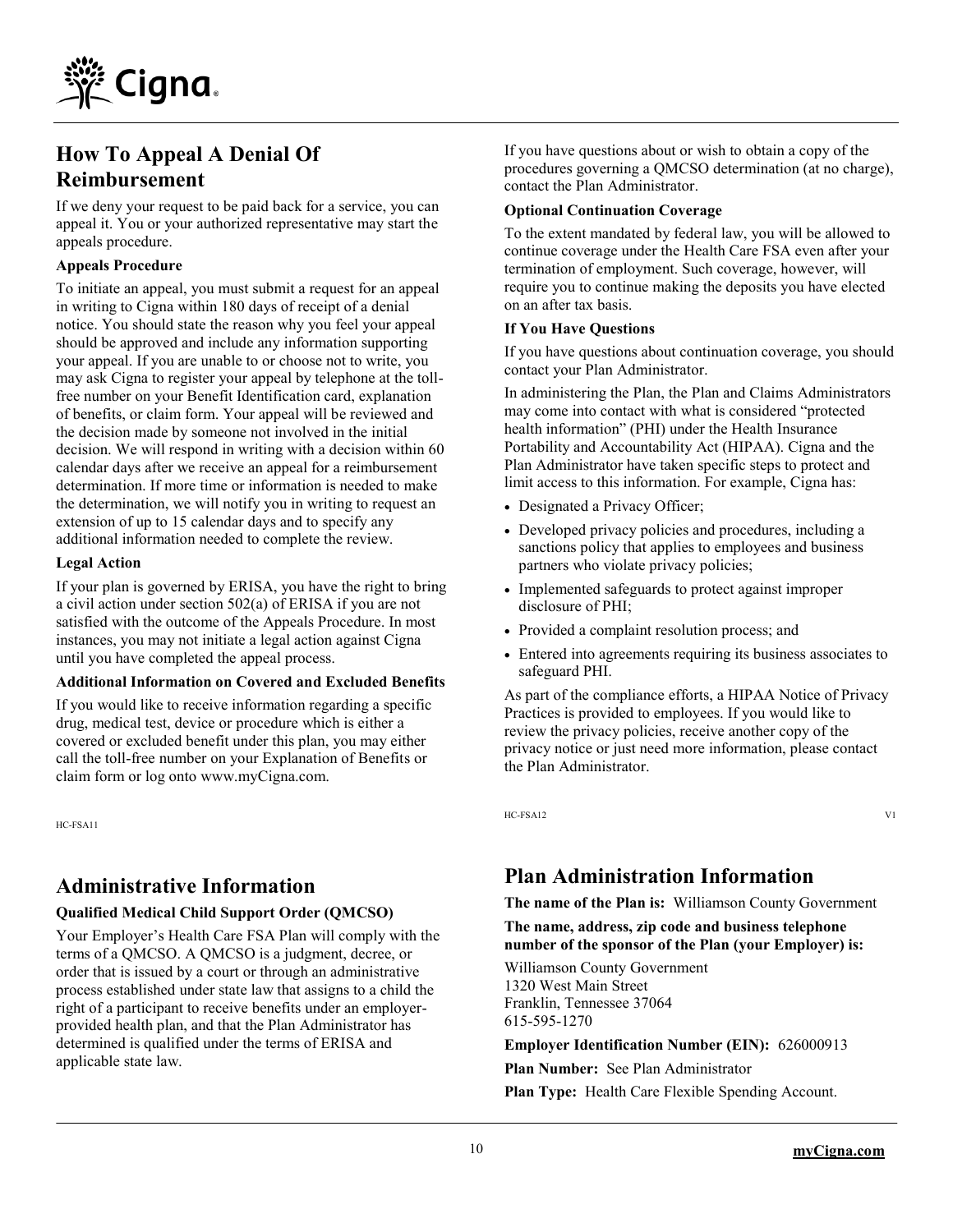

**The name, address, zip code and business telephone number of the Plan Administrator is the Employer named above.**

**Type of Administration:** Third-party administration

**Claims Administration:** Cigna

**The Plan's year ends on:** 06/30.

The Health Care FSA is funded by your Pre-tax Contributions to the Plan through reductions of your salary. Contributions to the Plan are deposited into a trust fund and used to pay Covered Expenses. Any forfeited funds are used to pay the administrative costs of the Plan. The Flexible Spending Account is not an insurance contract.

#### **Discretion of Plan Administrator and Claims Administrator**

The Plan Administrator has the sole discretion to determine any eligibility/election issues, any issues that are not clearly either eligibility/election issues or coverage/benefit issues and any issues that arise in connection with a request for a voluntary review of a coverage/benefit decision. The Plan Administrator has the authority to interpret any of the Plan's provisions relevant to such issues, including ambiguous and disputed terms, and to make any related factual determinations. The Plan Administrator's determinations and interpretations on these issues are final and binding on all parties.

The Plan Administrator delegates to the Claims Administrator the discretionary authority to interpret and apply Plan terms and to make factual determinations in connection with its review of coverage/benefit issues under the Plan. The Claims Administrator has the authority to interpret any of the Plan's provisions relevant to coverage/benefit issues, including ambiguous and disputed terms, and to make any related factual determinations. The Claim Administrator's determinations and interpretations on these issues are final and binding on all parties, except in cases involving a request to the Plan Administrator for voluntary review of a coverage/benefit decision.

#### **Plan Modification, Suspension and Termination**

Williamson County Government reserves the right to modify, suspend, or terminate the Plan at any time. Your coverage or benefits during your employment or after retirement may be modified or terminated as a result of such change. Any modification or termination of the Plan will not affect your rights or those of your Covered Dependents as to Covered Expenses you incur while the Plan is still in effect.

#### **Plan Amendments**

The Plan may be amended at any time by a written document signed by any duly authorized officer of Williamson County Government.

#### **Statement of Rights**

As a participant in the Plan, you are entitled to certain rights and protections under the Employee Retirement Income Security Act of 1974 (ERISA). ERISA provides that all plan participants:

#### **Receive Information About Your Plan and Benefits**

- examine, without charge, at the Plan Administrator's office and at other specified locations, such as worksites and union halls, all documents governing the plan, including insurance contracts and collective bargaining agreements and a copy of the latest annual report (Form 5500 Series) filed by the plan with the U.S. Department of Labor and available at the Public Disclosure room of the Employee Benefits Security Administration.
- obtain, upon written request to the Plan Administrator, copies of documents governing the Plan, including insurance contracts and collective bargaining agreements, and a copy of the latest annual report (Form 5500 Series) and updated summary plan description. The administrator may make a reasonable charge for the copies.
- receive a summary of the Plan's annual financial report. The Plan Administrator is required by law to furnish each person under the Plan with a copy of this summary financial report.

#### **Prudent Actions by Plan Fiduciaries**

In addition to creating rights for plan participants, ERISA imposes duties upon the people responsible for the operation of the employee benefit plan. The people who operate your plan, called "fiduciaries" of the Plan, have a duty to do so prudently and in the interest of you and other plan participants and beneficiaries. No one, including your employer, your union, or any other person may fire you or otherwise discriminate against you in any way to prevent you from obtaining a welfare benefit or exercising your rights under ERISA. If your claim for a welfare benefit is denied or ignored you have a right to know why this was done, to obtain copies of documents relating to the decision without charge, and to appeal any denial, all within certain time schedules.

#### **Enforce Your Rights**

Under ERISA, there are steps you can take to enforce the above rights. For instance, if you request a copy of documents governing the plan or the latest annual report from the plan and do not receive them within 30 days, you may file suit in a federal court. In such a case, the court may require the plan administrator to provide the materials and pay you up to \$110 a day until you receive the materials, unless the materials were not sent because of reasons beyond the control of the administrator. If you have a claim for benefits which is denied or ignored, in whole or in part, you may file suit in a state or federal court.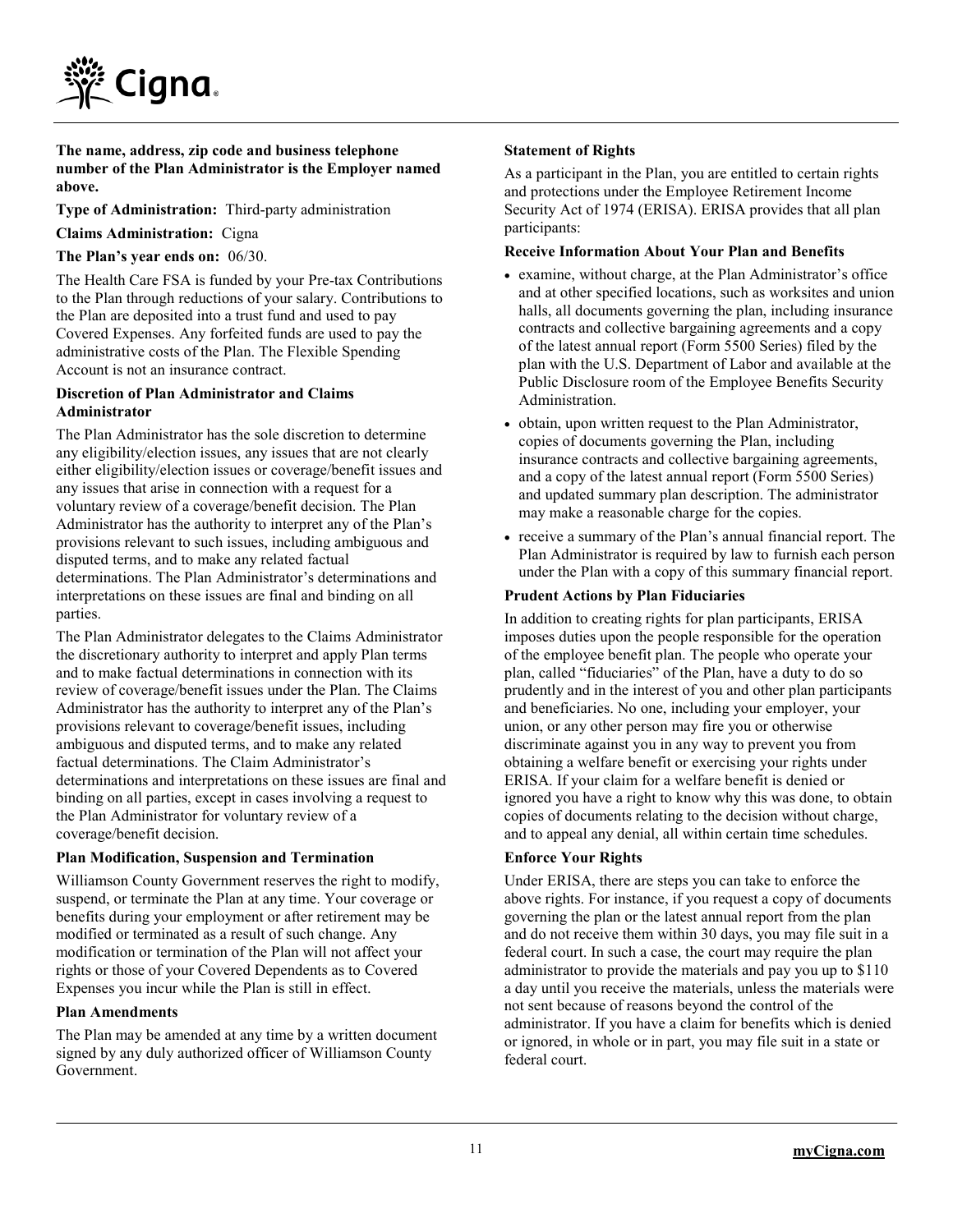

In addition, if you disagree with the plan's decision or lack thereof concerning the qualified status of a domestic relations order or a medical child support order, you may file suit in federal court. If it should happen that plan fiduciaries misuse the plan's money, or if you are discriminated against for asserting your rights, you may seek assistance from the U.S. Department of Labor, or you may file suit in a federal court. The court will decide who should pay court costs and legal fees. If you are successful the court may order the person you have sued to pay these costs and fees. If you lose, the court may order you to pay these costs and fees, for example if it finds your claim is frivolous.

#### **Assistance with Your Questions**

If you have any questions about your plan, you should contact the plan administrator. If you have any questions about this statement or about your rights under ERISA, or if you need assistance in obtaining documents from the plan administrator, you should contact the nearest office of the Employee Benefits Security Administration, U.S. Department of Labor listed in your telephone directory or the Division of Technical Assistance and Inquiries, Employee Benefits Security Administration, U.S. Department of Labor, 200 Constitution Avenue N.W., Washington, D.C. 20210. You may also obtain certain publications about your rights and responsibilities under ERISA by calling the publications hotline of the Employee Benefits Security Administration.

HC-FSA13 V2

## **Definitions**

Following are some important terms. They appear with capitalized letters through this document.

#### **Actively-at-Work**

You are considered Actively-at-Work:

- If you are performing the regular duties of your work, on a regularly scheduled basis, on any of your Employer's scheduled work days, either at your Employer's place of business, in your home, or at some location to which you are required to travel for your Employer's business;
- On a day which is not one of your Employer's scheduled work days if you were at work on the preceding scheduled work day;
- If you are receiving Short Term Disability Plan benefits from your Employer; or
- If you are on an approved paid or unpaid leave of absence except for a Long Term Disability leave of absence.

#### **Carryover**

An IRS rule which permits Clients to carry over unused Pre-Tax Contributions from one year to the next, up to a maximum (not to exceed the IRS maximum amount of \$500), or a minimum amount, as defined by your Employer. Clients can choose to allow the presence of Carryover funds to result in automatic enrollment in FSA for the next Plan Year. (Carryover cannot be allowed for plans which also provide an Extended Claim Period.) See "Your Flexible Spending Account (FSA) At-A-Glance" section for details.

#### **Civil Union**

A formal relationship legally recognized in some states, but not under federal law, that gives same-gender couples rights and responsibilities similar to those of a marriage. State law imposes requirements and conditions that you must meet to have a valid Civil Union.

#### **Coinsurance**

The part of the cost of any medical services that you must pay after you have met any plan deductibles. For example, if your medical plan pays 80 percent of the cost of medical expenses after you have met your deductible, your coinsurance payment would be 20 percent.

#### **Copayment**

The amount, usually a flat dollar amount, of the cost you must pay to a network healthcare professional at the time you receive health care services or supplies.

#### **Contribution Frequency**

The timing of your Employer's collection of your contributions to your FSA account.

#### **Covered Dependents**

Those persons described as Covered Dependents in the section entitled "Whose Expenses Can Be Covered".

#### **Covered Expenses**

Expenses that are eligible for reimbursement under the FSA, as described in the section entitled "What Expenses Are Covered".

#### **Deductible**

The dollar amount you must pay out-of-pocket before your medical plan option begins to reimburse you for expenses covered by that plan.

#### **Domestic Partner**

A person in a relationship with a Williamson County Government employee, such that he or she meets the criteria for a domestic partnership and there is a valid "Affidavit of Domestic Partnership" on file with Williamson County Government.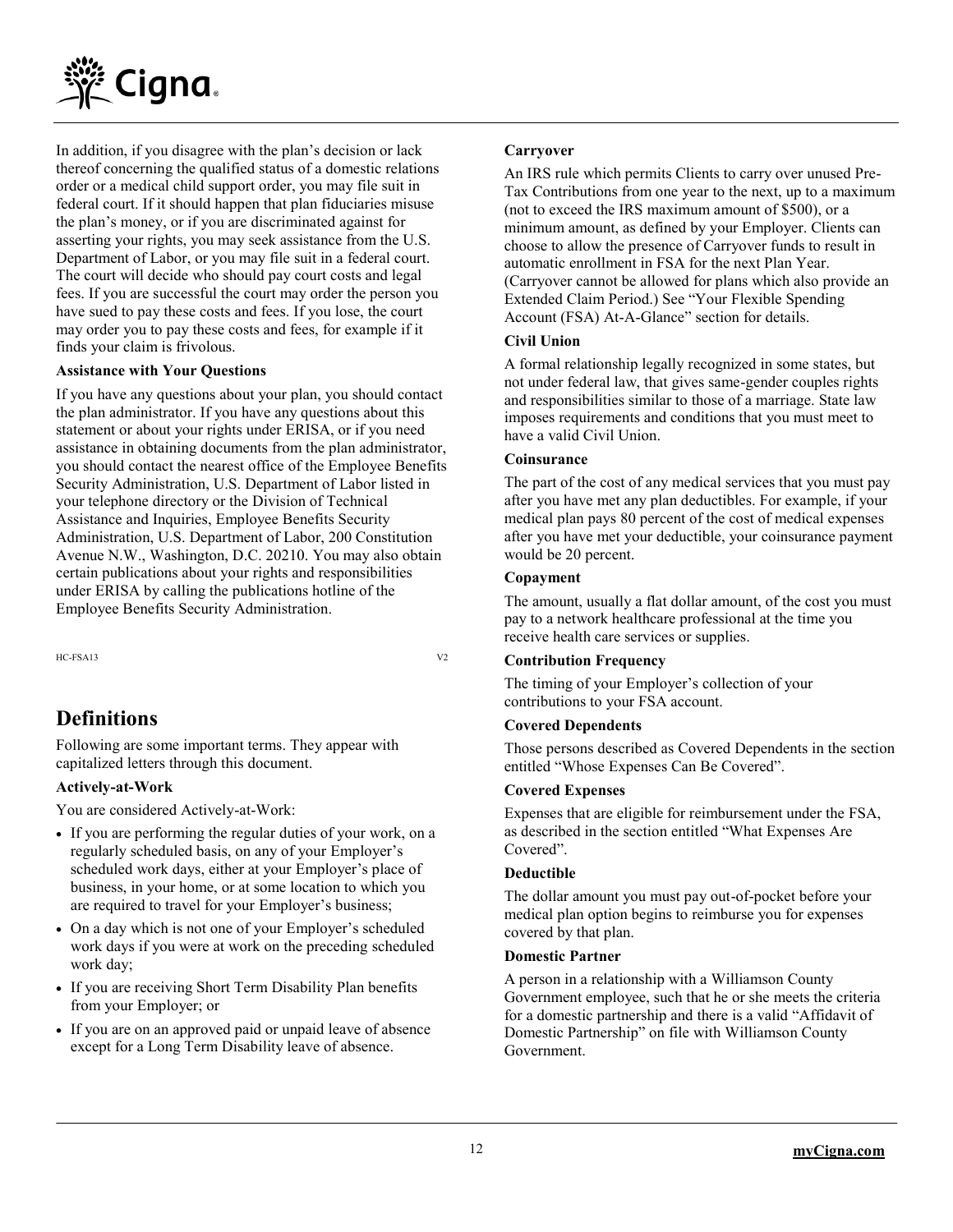

#### **Employer**

Any corporation or other business entity that is owned by Williamson County Government and that participates in the Williamson County Government benefits program.

#### **ERISA**

The Employee Retirement Income Security Act of 1974, as amended.

#### **FMLA Leave**

A leave of absence under the Family and Medical Leave Act.

#### **FSA Balance**

The maximum coverage amount elected for your FSA for the plan year, minus the total amount of claims paid.

#### **Life Status Change**

A term defined in accordance with IRS rules that describes when you may be permitted to change your FSA elections, other than during an annual enrollment period. You may make election changes if you have a life status change event and the benefit election change you want to make is consistent with the life status change event. The life status change events are:

- You marry, divorce or have an annulment or a legal separation.
- You have a child, adopt a child or assume legal guardianship of a child.
- Your Spouse, partner or child dies.
- You or your Covered Dependent's employment starts or terminates.
- You or your Covered Dependent changes your work location or residence to a place outside your medical plan's service area, have a reduction or increase in hours of employment (including a switch between full-time and parttime status), begins or ends an unpaid leave of absence, strike or lockout.
- Your Covered Dependent satisfies or ceases to satisfy the requirements for Covered Dependent status due to attainment of age, financial dependency, or any similar circumstances.

If your change is on account of and corresponds with the Life Status Change, you may elect or cancel coverage or change your contributions to an FSA.

If you are not Actively-at-Work (for example, you are on a disability leave), you may change your Health Care FSA elections only if the following occurs:

- Birth or adoption of a child.
- Marriage.
- Divorce.
- Death of your Spouse or child.

#### **Partner**

The person with whom you have a Domestic Partner arrangement, Civil Union or same-gender marriage that is legally recognized in the state where you reside.

#### **Plan Year**

The 12-month period identified in the section entitled "Your FSA At-A-Glance".

#### **Pre-tax Contributions**

Deposits to the FSA that are deducted from your wages before federal, Social Security, and in most cases, state and local income taxes have been withheld.

#### **Spouse**

Your lawful Spouse, as recognized under both state and federal law.

#### **Termination of Employment Date**

The date your employment with Williamson County Government officially ends (usually, your last day of work at Williamson County Government).

#### **Use-It-or-Lose-It Rule**

An IRS rule requiring that Pre-tax Contributions to plans be used for Covered Expenses incurred during the Plan Year under an FSA or else be lost. Unused Pre-tax Contributions cannot be carried over from one year to the next, nor can they be returned to you.

 $HC-FSA14$   $V2$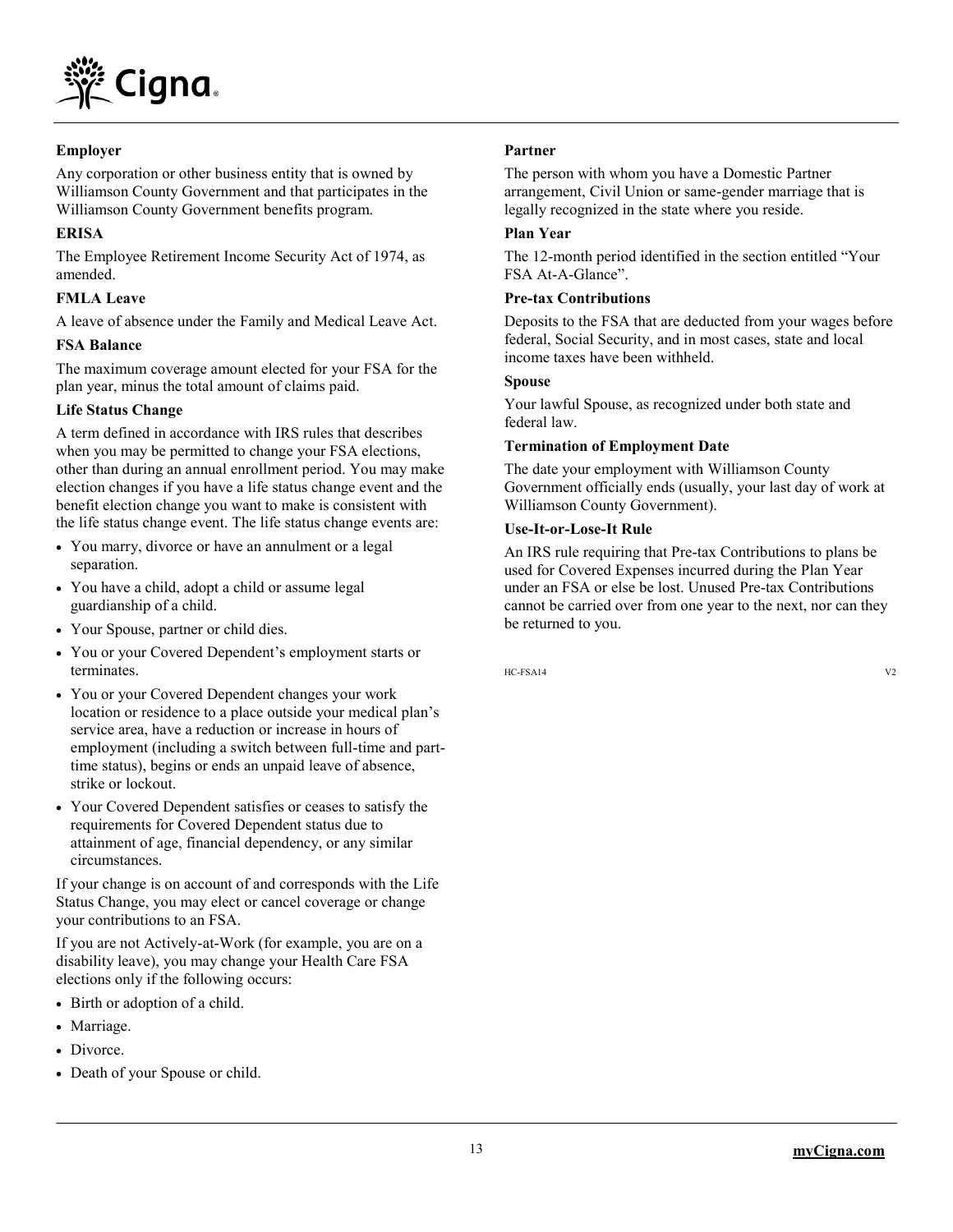#### **2016 AMENDMENT**

#### TO THE WILLIAMSON COUNTY GOVERNMENT

### HEALTH CARE FLEXIBLE SPENDING ACCOUNT SUMMARY PLAN DESCRIPTION **AND PLAN DOCUMENT**

**WHEREAS, Williamson County Government ("Employer") maintains the Williamson County** Government Health Care Flexible Spending Account Plan ("Health Care FSA") as part of the Williamson County Government Premium Conversion and Flexible Benefit Plan ("Flexible Benefit Plan") to provide benefits for eligible employees; and

WHEREAS, the Employer initially established the Health Care FSA effective as of January 1, 2005, and subsequently made various changes to the arrangement; and

WHEREAS, several years ago, the Employer retained Cigna as the third-party administrative services provider ("TPA") for the Health Care FSA; and

WHEREAS, on or about September 24, 2015, the TPA provided the Employer with a document entitled "Summary Plan Description" ("SPD") for the Health Care FSA, showing an incorrect effective date of July 1, 2015 and containing certain other inaccuracies; and

WHEREAS, page 5 of the SPD indicates it is "also the Health Care FSA plan document"; and

WHEREAS, the Flexible Benefit Plan is intended to qualify as a "cafeteria plan" under Internal Revenue Code ("Code") Section 125; and

WHEREAS, the Health Care FSA is intended to be as a "medical reimbursement arrangement" under Code Section 105 and through which eligible employees may make "pre-tax" contributions to obtain reimbursement of certain eligible "uninsured medical care expenses" incurred under the Employer's group health plan; and

WHEREAS, on September 13, 2005, the Employer adopted a "grace period" during which participants were permitted to use amounts remaining in their health care flexible spending accounts at the end of a Plan year to pay for "eligible health care expenses" incurred during the 2-1/2 month period immediately following the end of the particular Plan year; and

WHEREAS, the Employer decided to eliminate the 2-1/2 month "grace period" available under the Health Care FSA effective for Plan years after December 31, 2014, and adopt the "\$500 carryover" feature, initially effective as of January 1, 2015, as a limited exception to the Code's "use-it-or-lose-it" rules generally applicable to "flexible spending account arrangements"; and

WHEREAS, effective as of January 1, 2014, the Employer redesigned its group health plan to include a "high deductible" component with a "health savings account" feature, intended to comply with Code Section 223; and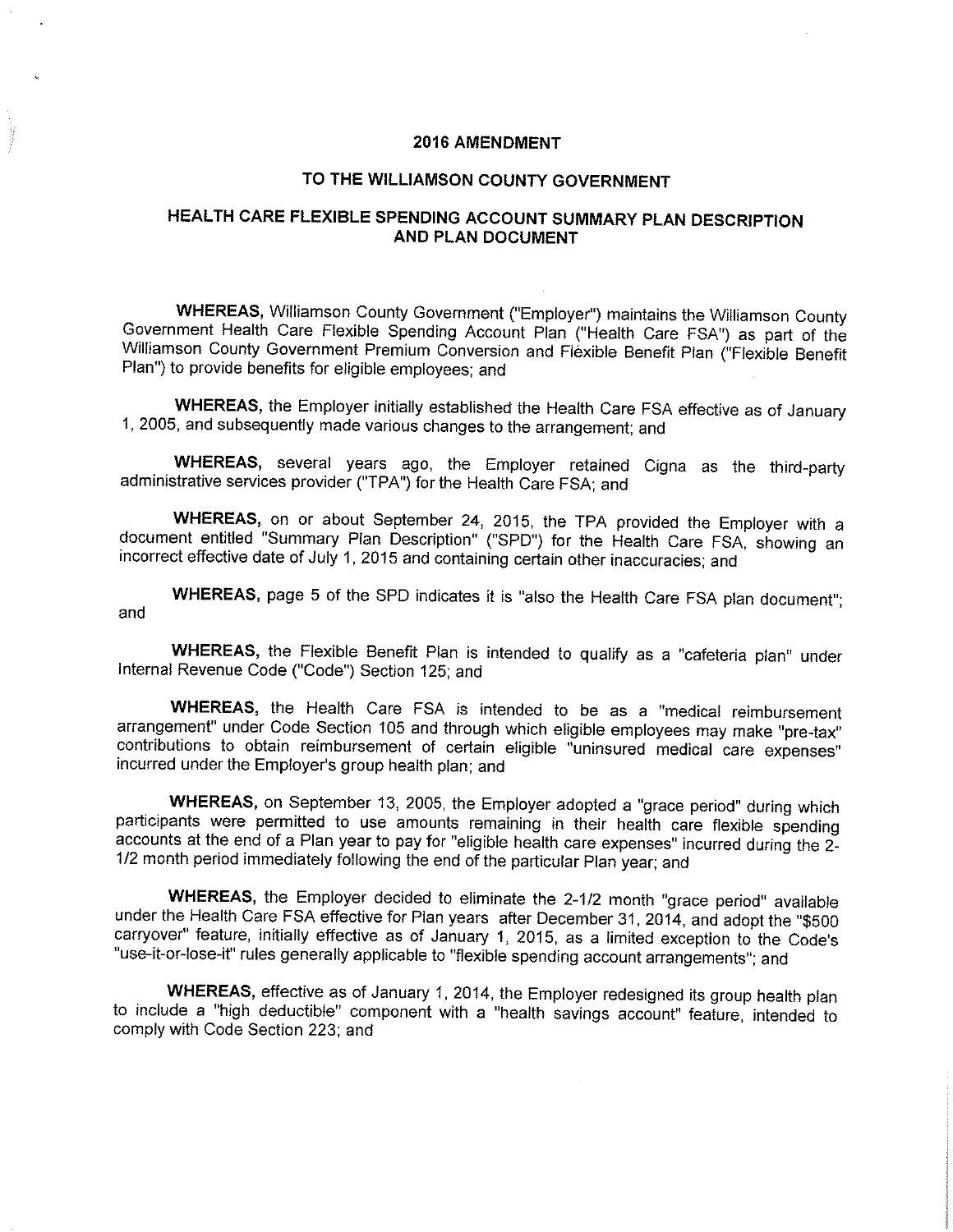WHEREAS, effective as of January 1, 2014, the Flexible Benefit Plan was changed to allow eligible employees to make contributions to their respective health savings accounts on a pre-tax basis through the Flexible Benefit Plan; and

WHEREAS, page 10 of the SPD provides "the Plan may be amended at any time by a written document signed by any duly authorized officer of Williamson County Government", and

WHEREAS, the Employer desires to amend certain provisions in the SPD;

NOW, THEREFORE, the Employer hereby amends the SPD as follows and adopts the SPD, as corrected, effective as of January 1, 2016, and the SPD and this Amendment shall be incorporated by reference into the Flexible Benefit Plan as Appendix B and shall be construed and interpreted in accordance with applicable cafeteria plan requirements:

 $\mathbf{L}$ 

On the cover page of the SPD, delete all references to "sample" and change the effective date from July 1, 2015, to January 1, 2016.

#### $II.$

On page 4 of the SPD, in the chart, entitled "Your Flexible Spending Account (FS) At-A-Glance", delete in their entireties the first three lines, and substitute in lieu thereof the following to clarify the period of coverage under the Health Care FSA is the same period as the Plan Year, which begins on January 1 and ends on December 31 of each year:

| Date FSA begins: | January 1                |
|------------------|--------------------------|
| Date FSA ends:   | December 31              |
| Plan Year:       | January 1 to December 31 |

#### Ⅲ.

On page 5 of the SPD, delete the text at the last bullet in the right column and substitute in lieu thereof the following:

> $\bullet$ Subject to the Carryover feature described below, only Covered Expenses you incur during the Plan Year will be eligible for reimbursement from your Health FSA.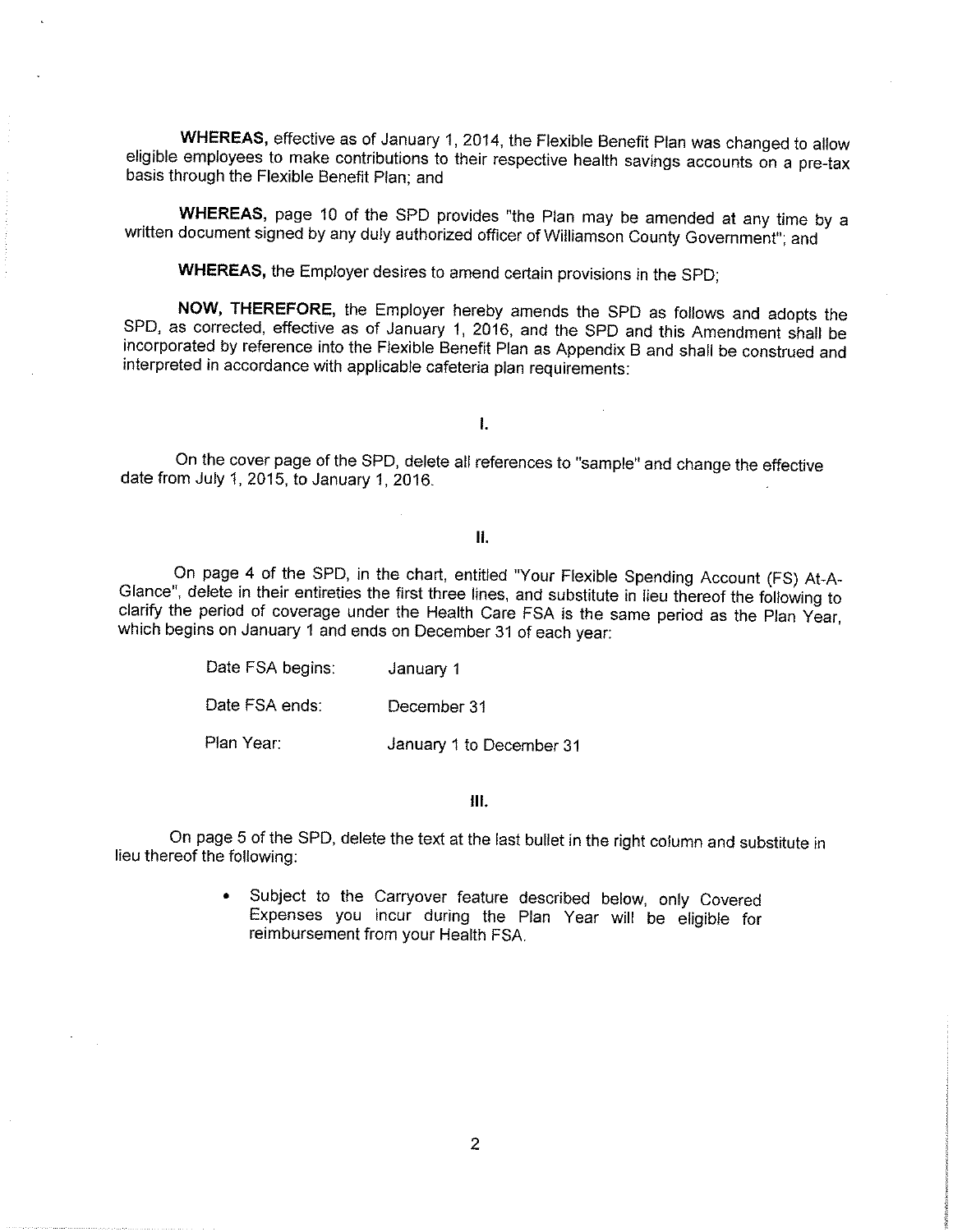On page 5 of the SPD, delete in its entirety the last paragraph in the right column (that carries over to page 6 in the left column) and substitute in lieu thereof the following:

> If you have unused funds remaining in your Health FSA account at the end of the Plan Year, you will automatically be enrolled in the Health FSA for the immediately following Plan Year and your new balance will equal the lesser of (1) \$500 or (2) your unused Health FSA balance ("Carryover"). If you receive any Carryover amount for the following Plan Year, you may not make contributions to the HSA for any month during the following Plan Year.

#### V.

On page 6, delete the first full paragraph in the left column immediately before the section entitled "When You Have a Life Status Change" and substitute in lieu thereof the following:

> You have a right to opt out of the Carryover. Before the end of the current Plan Year in which you have an unused balance in your Health FSA account, you may notify the Plan Administrator in writing that you do not want your unused balance carried over to the following Plan Year. Any unused funds remaining in your Health FSA account after all your claims have been processed for that current Plan Year will be forfeited. if you decline or waive the Carryover for the following Plan Year, you may make contributions to the HSA during the following Plan Year if you are an "eligible individual" under Code Section 223(c)(1)(A), provided that you did not elect to participate in the Health FSA for that following Plan Year.

#### VI.

On page 7 of the SPD, delete in its entirely the last sentence at the end of the section, entitled "When Your Contributions Stop", in the left column and substitute in lieu thereof the following to clarify an employee's reimbursement will not be limited to the balance in the individual's account:

> You may be reimbursed for FSA claims up to the entire amount you elected to contribute to your Health Care FSA account, even if your claims exceed the amount of your actual contributions to your Health Care FSA.

#### VII.

On pages 9, 10, 11, and 13 of the SPD, delete all references to "ERISA", the Employee Retirement Income Security Act of 1974, as amended, and all provisions describing ERISA requirements because Section 4(b) of ERISA expressly provides that ERISA provisions "shall not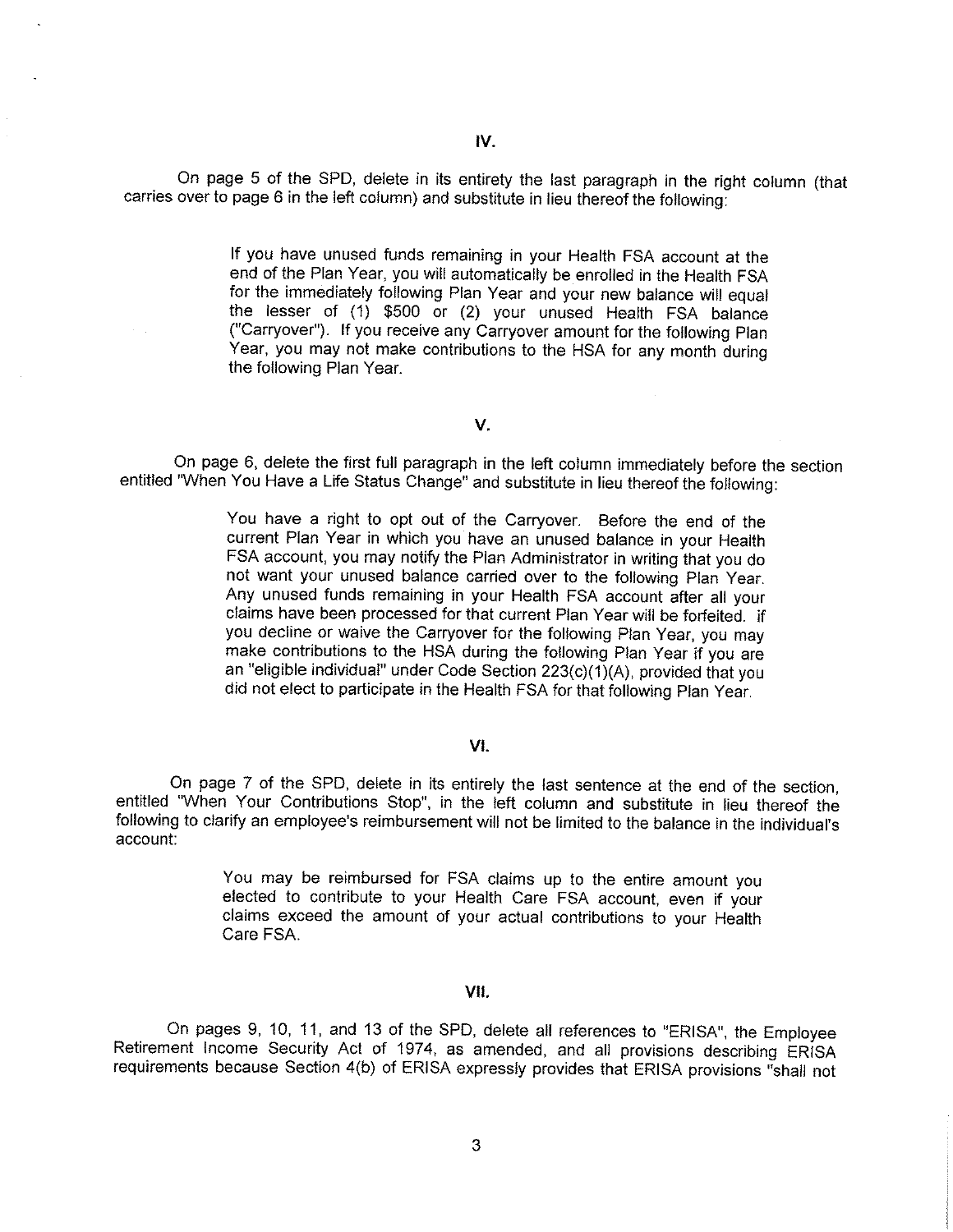apply to any employee benefit plan if such plan is a governmental plan (as defined in section 3(32)". Section 3(32) of ERISA defined "governmental plan" in pertinent part as follows:

> (32) The term 'governmental plan' means a plan established or maintained for its employees by the Government of the United States, by the government of any State or political subdivision thereof, or by any agency or instrumentality of any of the foregoing.

#### VIII.

On page 7 of the SPD, at the end of the Section entitled "Cost and Contributions", in the right column add the following new language:

> Maximum Salary Reduction Contribution: Notwithstanding any other provisions to the contrary in the SPD, the maximum annual salary reduction contribution an employee may elect for reimbursement under the Health Care FSA for any Plan Year shall not exceed \$2,500 for Plan Years beginning on or after January 1, 2016. The \$2,500 maximum contribution limit shall apply to each employee regardless of the number of individuals whose eligible medical expenses are reimbursable under the employee's Health Care FSA. The \$2,500 limit will be indexed for cost-of-living adjustments after December 31, 2013.

> Elimination of 2-1/2 Month Grace Period-For Plan Years after December 31, 2014, and notwithstanding any other provisions in the SPD to the contrary, the Health Care FSA portion of the Flexible Benefit Plan no longer provides for the 2-1/2 month "grace period" described in Internal Revenue Notice 2005-42 and Proposed Treasury Regulation Section  $1.125-1(e)$ .

Carryover Period-Notwithstanding any other provisions in the SPD to the contrary, employees who have unused amounts credited to their Health Care FSA accounts as of December 31 of a Plan Year may carry over up to \$500 of the unused amount to the immediately following Plan Year to pay, or be reimbursed, for eligible medical expenses incurred at any time during the following Plan Year ("Carryover Period"), provided the individual is a participant on the last day of the Plan Year immediately preceding the Carryover Period. For this purpose, the amount remaining unused as of the end of the Plan Year is the amount unused after eligible medical expenses have been reimbursed at the end of the "Run-Out period" for the Plan Year (as defined below). The Carryover Period will be applied uniformly to all employees who participate in the Health Care FSA, determined as of the last day of the particular Plan Year. With respect to a participant, the amount that may be carried over to the immediately following Plan Year is equal to the lesser of (1) any unused amount in the Health Care FSA for the immediately preceding Plan Year: or (2) \$500.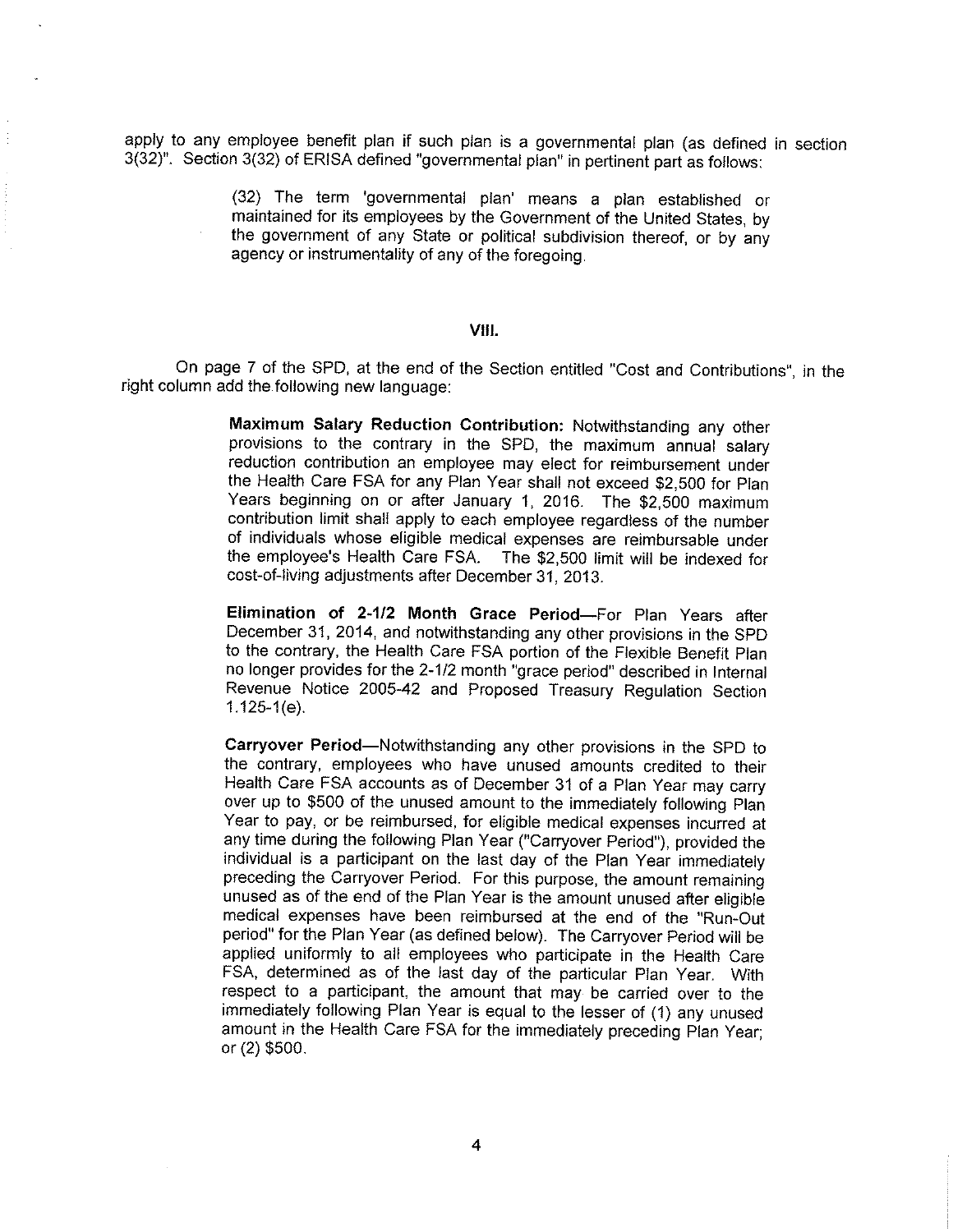Maximum Salary Reduction Contribution Not Affected by Carryover Amount-In addition to carrying over an unused amount of up to \$500 to the next Plan Year, a participant also may elect (for that next Plan Year) up to the maximum allowed salary reduction contribution permitted under the Health Care FSA arrangement. The amount carried over shall not count against or otherwise affect the indexed \$2,500 salary reduction contribution amount applicable to the Plan Year.

COBRA Continuation Coverage-Any unused amount remaining in a Participant's Health Care FSA as of termination of employment shall be forfeited, unless the Participant properly and timely elects COBRA continuation coverage with respect to the Health Care FSA, subject to the requirements under Code Section 4980B and Treasury Regulations Section 54.4980B.

Unused Balance at Plan Year End-An employee's unused Health Care FSA balance at the end of the prior Plan Year may be used (i) for expenses incurred in that prior Plan Year, but only if claimed during the "Run-Out Period" (as defined below) that begins at the end of the prior Plan Year (in effect retroactively reducing the unused amount as of the end of the prior Plan Year); or (ii) to the extent of the permitted carryover amount of up to \$500 of unused amounts from the final prior Plan Year unused amount, for expenses that are incurred at any time in the current Plan Year. Salary reduction contributions credited to an employee's Health Care FSA with respect to service in the current Plan Year may be used only for expenses incurred in the current Plan Year (unless and to the extent the current Plan Year amount may later be carried over to the following Plan Year during the Carryover Period.).

**Run-Out Period—The "Run-Out Period" ends on the last day of the third** calendar month following the last day of the particular Plan Year ("Run-Out Period"). Notwithstanding any provision to the contrary, the Run-Out Period as defined in this paragraph shall apply under the Health Care FSA for purposes of Participants' claims for reimbursement for eligible medical expenses incurred during a Plan Year.

Forfeitures-All contributions allocated to the Health Care FSA during a Plan year that are not used to reimburse eligible medical expenses incurred during the Plan Year shall be forfeited, except to the extent of amounts up to \$500 that are carried over to the following Plan Year. Any unused amount from the prior Plan Year in excess of the \$500 carryover limit that remains unused at the end of the Run-Out Period for the Plan Year shall be forfeited.

If, after the Run-Out Period, any balance in excess of the \$500 carryover amount remains in the employee's Health Care FSA account for a Plan Year the balance shall not be carried over to reimburse the employee for eligible medical expenses incurred during a subsequent Plan Year, and shall not be available to the employee in any other form or manner, but shall remain the property of the Employer, and the employee shall forfeit all rights with respect to such unused balance in excess of the \$500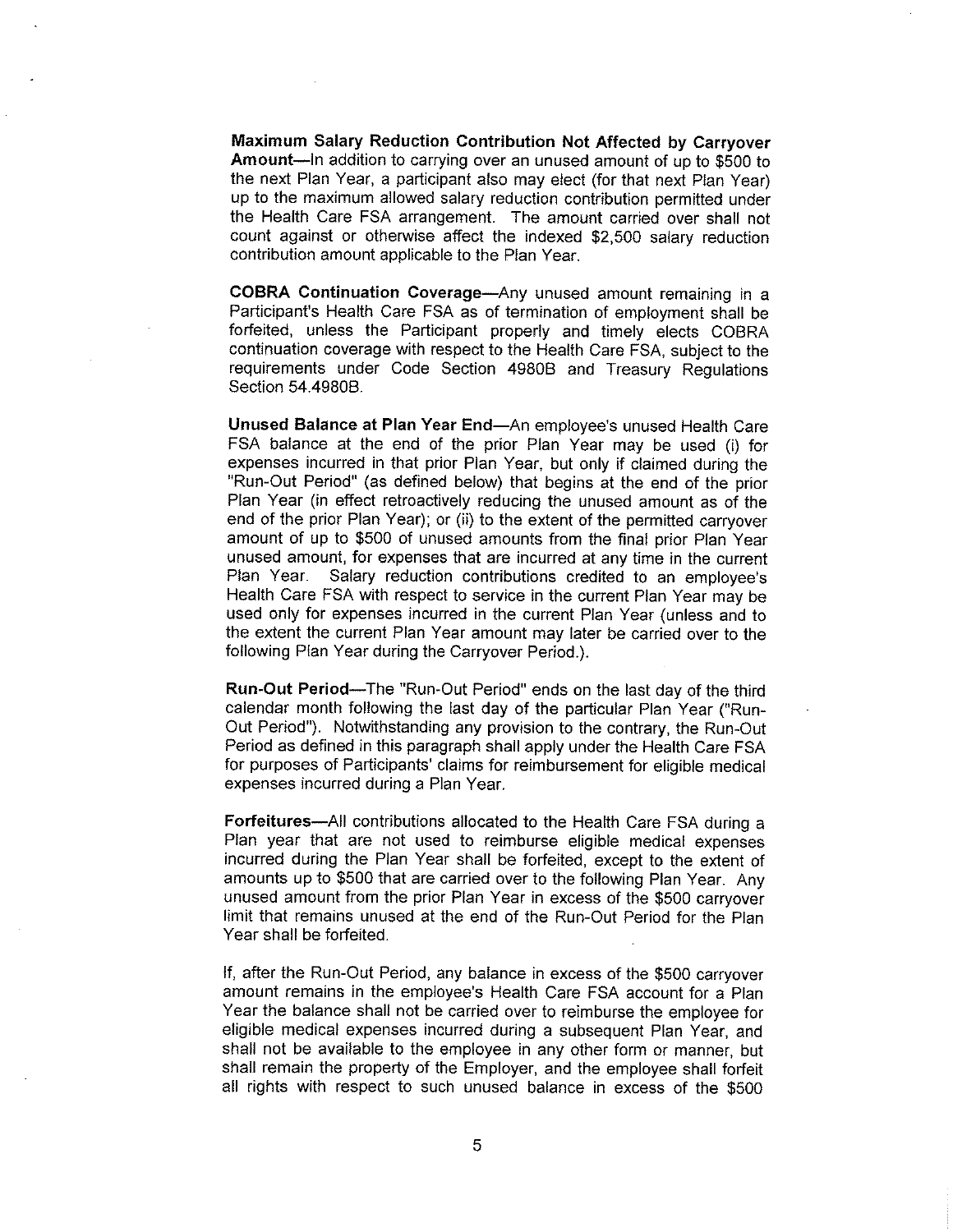carryover amount. Any unused amounts remaining in an employee's Health Care FSA as of termination of employment shall be forfeited unless, if applicable, the employee properly and timely elects COBRA continuation coverage with respect to the Health FSA. Amounts forfeited shall be used in a manner that complies with applicable federal law. Additionally, all provisions in the Health Care FSA arrangement shall be construed in a manner consistent with applicable federal law.

Receiving Health Care FSA Reimbursements-If the substantiation requirements under Treasury Regulation Section 1.125-6 are satisfied, the employee will receive payment in cash as reimbursement for eligible medical expenses the employee and/or the employee's spouse and eligible dependents incurred during the Plan Year (or Carryover Period, if applicable) in which the employee participated and for which the employee's Health Care FSA election is effective.

**Substantiation—All expenses must be substantiated by information from** a third-party that is independent of the employee and the employee's spouse and dependents. The independent third-party must provide information describing the service or product, the date of the service or sale and the amount of the expense.

Electronic Payment Cards-If the Plan Administrator permits, an employee may choose to make payment for eligible medical expenses with an electronic payment card arrangement. The terms of the electronic payment card arrangement, if applicable, will be set forth in procedures the Plan Administrator establishes.

With respect to claims employees incur during a Carryover Period, claims shall be administered as follows:

- (a) All claims incurred in the current Plan Year shall be treated as reimbursed first from unused amounts credited for the particular current Plan Year and, only after exhausting the current Plan Year amounts, then claims in the current Plan Year shall be treated as reimbursed from unused amounts carried over from the preceding Plan Year.
- (b) Any unused amounts from the prior Plan Year that are used to reimburse a current Plan Year expense (1) will reduce the amounts available to pay prior Plan Year expenses during the "Run-Out Period", (2) will be counted against the \$500 carryover amount, and (3) shall not exceed the employee's permitted carryover amount of up to \$500.

**IN ALL OTHER RESPECTS, the Williamson County Government Health Care Flexible** Spending Account Summary Plan Description and Plan Document is in all things ratified and confirmed.